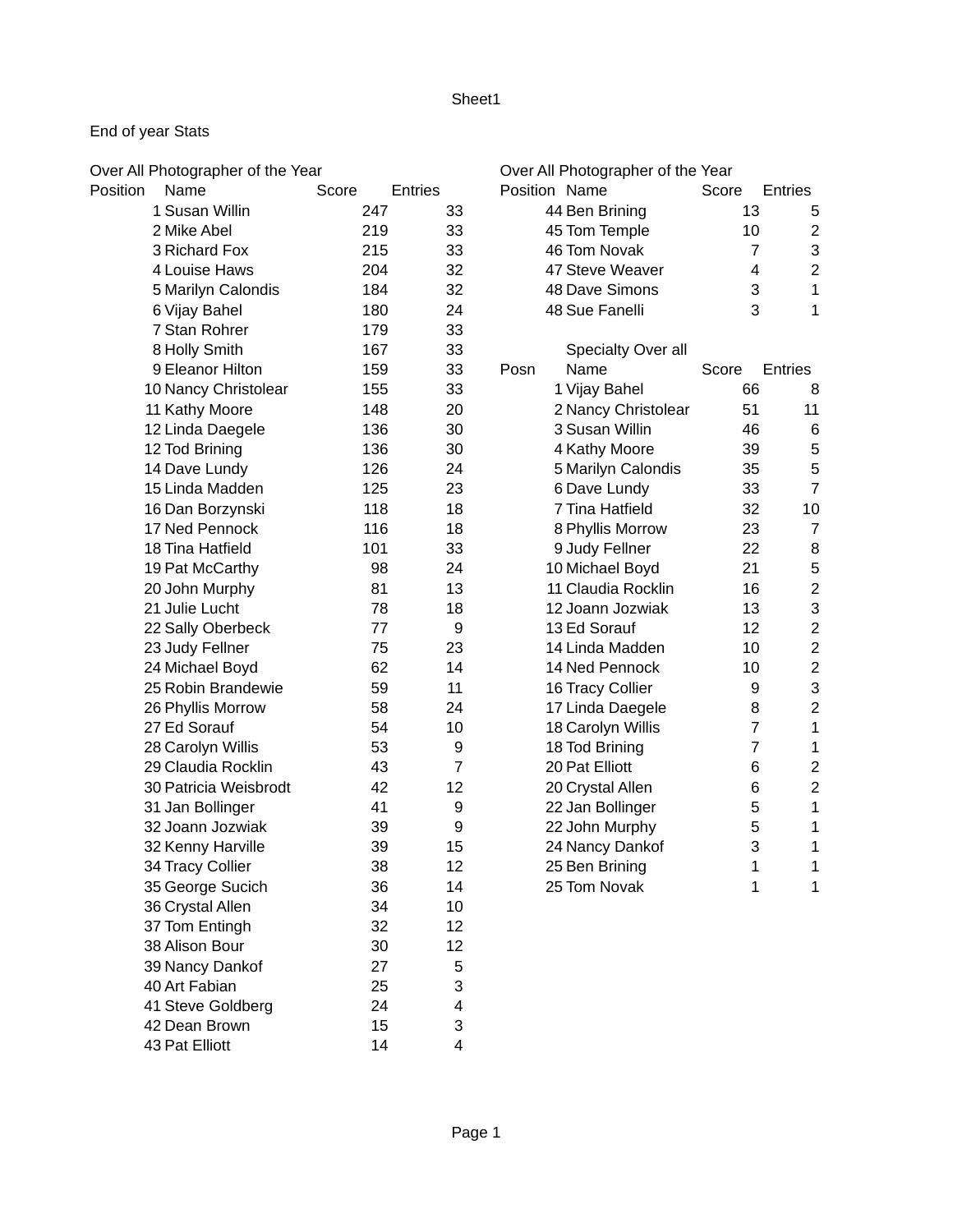| <b>Black and White Open</b> |                |                | <b>Black and White Themes</b> |                      |                |
|-----------------------------|----------------|----------------|-------------------------------|----------------------|----------------|
| Positio Name                | Score Entries  |                | Pos Name                      | <b>Score Entries</b> |                |
| 1 Eleanor Hilton            | 73             | 11             | 1 Holly Smith                 | 65                   | 11             |
| 2 Louise Haws               | 65             | 9              | 2 Sally Oberbeck              | 27                   | 3              |
| 3 Dan Borzynski             | 44             | 6              | 3 Pat McCarthy                | 20                   | 4              |
| 4 Marilyn Calondis          | 32             | 6              | 4 Louise Haws                 | 18                   | $\overline{c}$ |
| 5 Kenny Harville            | 28             | 8              | 5 Stan Rohrer                 | 17                   | 3              |
| 6 Sally Oberbeck            | 25             | 3              | 5 Tracy Collier               | 17                   | 3              |
| 7 Ned Pennock               | 21             | 3              | 7 Tom Entingh                 | 15                   | 3              |
| 8 Holly Smith               | 15             | 3              | 8 Julie Lucht                 | 12                   | $\overline{c}$ |
| 9 Carolyn Willis            | 14             | $\overline{c}$ | 8 Marilyn Calondis            | 12                   | $\overline{c}$ |
| 10 Tom Entingh              | 12             | $\overline{4}$ | 8 Robin Brandewie             | 12                   | $\overline{c}$ |
| 11 Alison Bour              | 11             | 3              | 11 Ned Pennock                | 9                    | $\mathbf{1}$   |
| 12 Pat McCarthy             | 8              | $\overline{4}$ | 11 Steve Goldberg             | 9                    | $\overline{1}$ |
| 13 Robin Brandewie          | 8              | $\overline{c}$ | 13 Sue Fanelli                | 3                    | $\mathbf{1}$   |
| 14 Stan Rohrer              | $\overline{7}$ | 3              |                               |                      |                |
| 15 John Murphy              | 5              | $\mathbf 1$    |                               |                      |                |
| 16 Kathy Moore              | 5              | $\mathbf 1$    |                               |                      |                |
| <b>Extended Open</b>        |                |                | <b>Extended Theme</b>         |                      |                |
| Name<br>Posn                | Score Entries  |                | Posn Name                     | Score Entries        |                |
| 1 Richard Fox               | 70             | 10             | 1 Holly Smith                 | 59                   | 11             |
| 2 Eleanor Hilton            | 53             | 11             | 2 Richard Fox                 | 54                   | 8              |
| 3 Louise Haws               | 43             | 9              | 3 Susan Willin                | 45                   | 5              |
| 4 Dan Borzynski             | 28             | $6\phantom{1}$ | 4 Stan Rohrer                 | 27                   | 5              |
| 5 Holly Smith               | 25             | $\overline{7}$ | 5 Julie Lucht                 | 17                   | 3              |
| 6 George Sucich             | 24             | 8              | <b>6 Louise Haws</b>          | 12                   | $\overline{c}$ |
| 7 Marilyn Calondis          | 23             | 3              | 7 Robin Brandewie             | 10                   | $\overline{c}$ |
| 7 Stan Rohrer               | 23             | 5              | 8 Art Fabian                  | $\overline{7}$       | $\mathbf{1}$   |
| 9 Susan Willin              | 21             | 3              | 9 Patricia Weisbrodt          | 6                    | $\overline{c}$ |
| 10 Carolyn Willis           | 18             | $\overline{c}$ |                               |                      |                |
| 11 Steve Goldberg           | 14             | $\overline{c}$ |                               |                      |                |
| 12 Alison Bour              | 10             | $\overline{4}$ |                               |                      |                |
| 12 Julie Lucht              | 10             | $\overline{c}$ |                               |                      |                |
| 14 Art Fabian               | 9              | $\mathbf 1$    |                               |                      |                |
| 14 Kathy Moore              | 9              | $\mathbf 1$    |                               |                      |                |
| 16 John Murphy              | $\overline{7}$ | $\mathbf 1$    |                               |                      |                |
| 17 Crystal Allen            | 6              | $\overline{c}$ |                               |                      |                |
| 18 Tom Temple               | 3              | $\mathbf 1$    |                               |                      |                |

18 Tom Temple 3 1<br>19 Tom Entingh 1 1

19 Tom Entingh

| lack and White Themes  |                      |    |
|------------------------|----------------------|----|
| Name<br>os             | <b>Score Entries</b> |    |
| 1 Holly Smith          | 65                   | 11 |
| 2 Sally Oberbeck       | 27                   | 3  |
| 3 Pat McCarthy         | 20                   | 4  |
| 4 Louise Haws          | 18                   | 2  |
| 5 Stan Rohrer          | 17                   | 3  |
| <b>5 Tracy Collier</b> | 17                   | 3  |
| 7 Tom Entingh          | 15                   | 3  |
| 8 Julie Lucht          | 12                   | 2  |
| 8 Marilyn Calondis     | 12                   | 2  |
| 8 Robin Brandewie      | 12                   | 2  |
| 11 Ned Pennock         | 9                    | 1  |
| 11 Steve Goldberg      | 9                    | 1  |
| 13 Sue Fanelli         | 3                    |    |
|                        |                      |    |

| <b>Extended Open</b> | <b>Extended Theme</b> |         |                      |    |               |  |
|----------------------|-----------------------|---------|----------------------|----|---------------|--|
| Name                 | Score                 | Entries | Posn Name            |    | Score Entries |  |
| 1 Richard Fox        | 70                    | 10      | 1 Holly Smith        | 59 | 11            |  |
| 2 Eleanor Hilton     | 53                    | 11      | 2 Richard Fox        | 54 | 8             |  |
| 3 Louise Haws        | 43                    | 9       | 3 Susan Willin       | 45 | 5             |  |
| 4 Dan Borzynski      | 28                    | 6       | 4 Stan Rohrer        | 27 | 5             |  |
| 5 Holly Smith        | 25                    |         | 5 Julie Lucht        | 17 | 3             |  |
| 6 George Sucich      | 24                    | 8       | 6 Louise Haws        | 12 | 2             |  |
| 7 Marilyn Calondis   | 23                    | 3       | 7 Robin Brandewie    | 10 | 2             |  |
| 7 Stan Rohrer        | 23                    | 5       | 8 Art Fabian         |    | $\mathbf{1}$  |  |
| 9 Susan Willin       | 21                    | 3       | 9 Patricia Weisbrodt | 6  | 2             |  |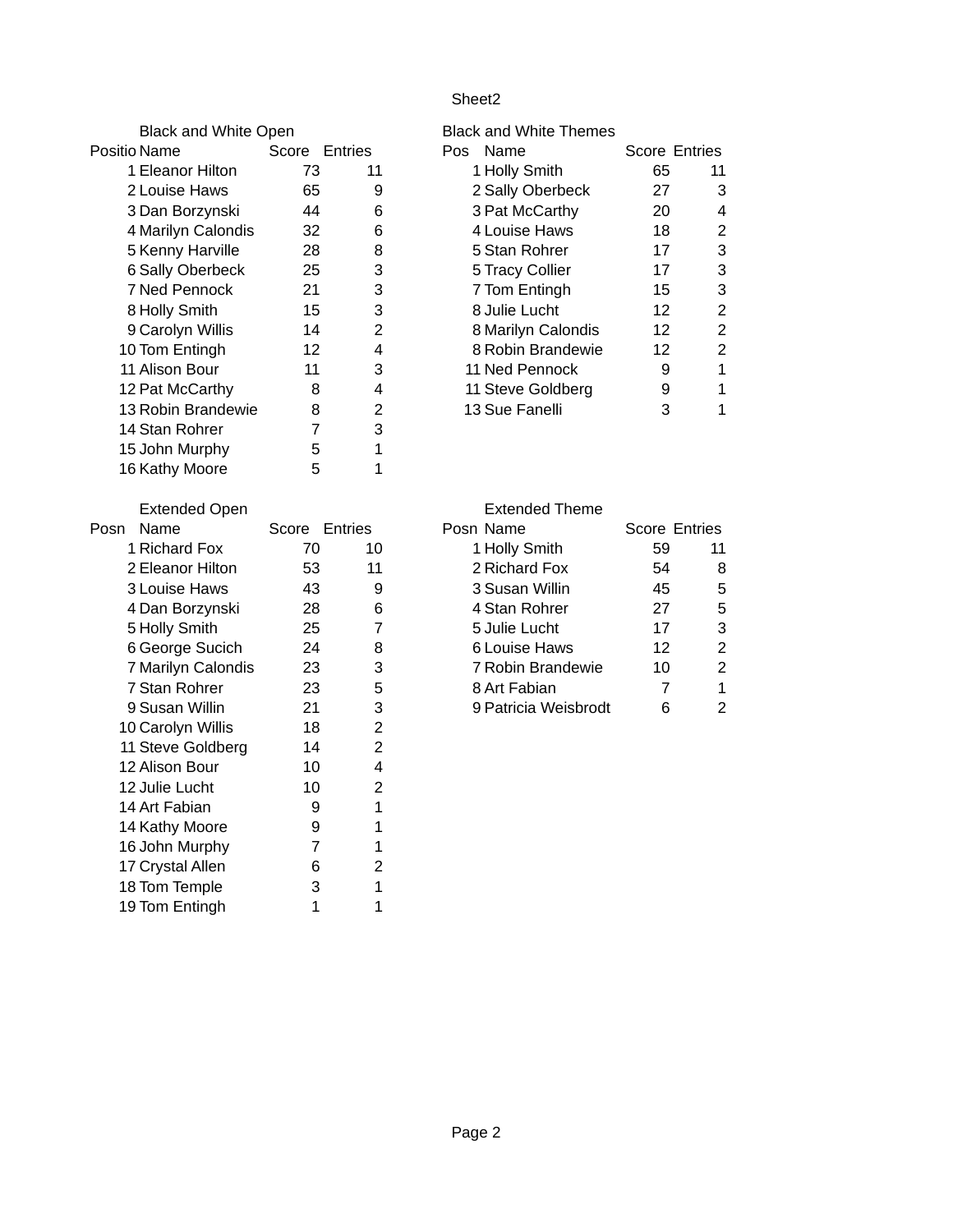|      | Color Open              |    |                |      | <b>Color Theme</b>   |    |                |
|------|-------------------------|----|----------------|------|----------------------|----|----------------|
| Posn | Name                    |    | Score Entries  | Posn | Name                 |    | Score Entries  |
|      | 1 Louise Haws           | 65 | 9              |      | 1 Stan Rohrer        | 58 | 8              |
|      | 2 Stan Rohrer           | 47 | 9              |      | 2 Julie Lucht        | 30 | 6              |
|      | 3 Dan Borzynski         | 46 | 6              |      | 3 Richard Fox        | 28 | 4              |
|      | 4 Eleanor Hilton        | 33 | 11             |      | 4 Ned Pennock        | 25 | 3              |
|      | 5 Ned Pennock           | 26 | 4              |      | 5 Pat McCarthy       | 21 | 5              |
|      | <b>6 Sally Oberbeck</b> | 25 | 3              |      | 6 Robin Brandewie    | 16 | $\overline{2}$ |
|      | 7 Patricia Weisbrodt    | 23 | 7              |      | 6 Susan Willin       | 16 | $\overline{2}$ |
|      | 8 Pat McCarthy          | 22 | 6              |      | 8 Patricia Weisbrodt | 13 | 3              |
|      | 9 Marilyn Calondis      | 21 | 5              |      | 9 Marilyn Calondis   | 10 | $\overline{2}$ |
|      | 10 Robin Brandewie      | 13 | 3              |      | 10 Art Fabian        | 9  | 1              |
|      | 11 Dean Brown           | 12 | 2              |      | 10 Claudia Rocklin   | 9  | 1              |
|      | 11 George Sucich        | 12 | 6              |      | 12 Jan Bollinger     | 7  | 1              |
|      | 13 Kenny Harville       | 11 | $\overline{7}$ |      | 13 Crystal Allen     | 5  | $\mathbf{1}$   |
|      | 14 Jan Bollinger        | 10 | 2              |      | 14 Alison Bour       | 3  | 1              |
|      | 15 Julie Lucht          | 9  | 5              |      | 14 Dean Brown        | 3  | 1              |
|      | 16 Carolyn Willis       | 8  | $\overline{c}$ |      | 14 Holly Smith       | 3  | 1              |
|      | 17 Tom Temple           | 7  | $\mathbf{1}$   |      | 17 Louise Haws       | 1  | 1              |
|      | 18 Alison Bour          | 6  | 4              |      |                      |    |                |
|      | 19 Tom Entingh          | 4  | 4              |      |                      |    |                |
|      | 20 Claudia Rocklin      | 3  | 1              |      |                      |    |                |
|      | 20 Dave Simons          | 3  | 1              |      |                      |    |                |
|      | 20 Tracy Collier        | 3  | 1              |      |                      |    |                |

23 Steve Goldberg 1 1 1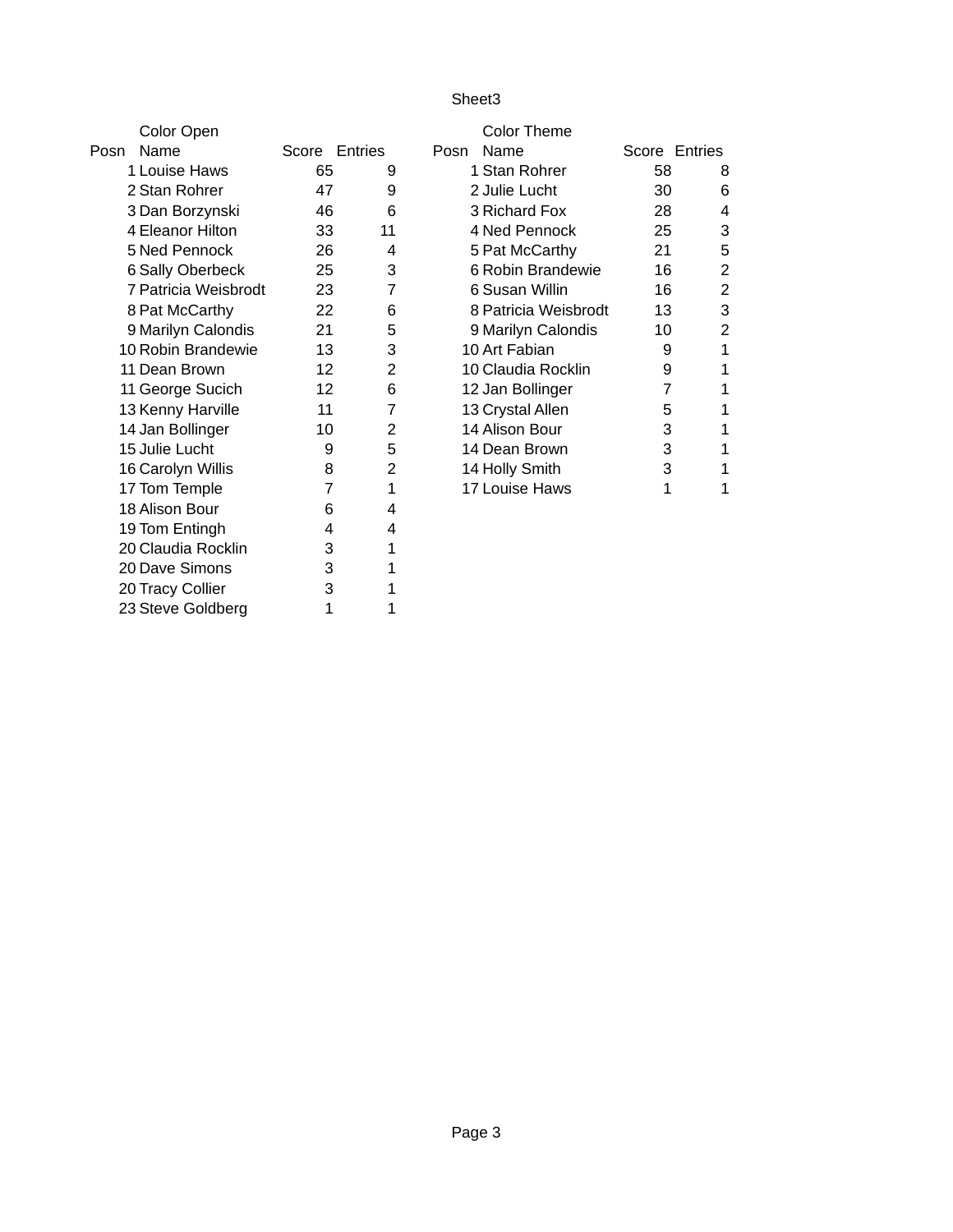| <b>Standard Open</b> |               |                | <b>Standard Theme</b> |                |                |
|----------------------|---------------|----------------|-----------------------|----------------|----------------|
| Posn Name            | Score Entries |                | Posn Name             | Score Entries  |                |
| 1 Mike Abel          | 75            | 11             | 1 Mike Abel           | 71             | 11             |
| 2 Vijay Bahel        | 51            | 7              | 2 Linda Daegele       | 60             | 10             |
| 3 Linda Madden       | 31            | 5              | 3 Dave Lundy          | 49             | $\overline{7}$ |
| 4 Marilyn Calondis   | 23            | 5              | 4 Nancy Christolear   | 40             | 10             |
| 5 Linda Daegele      | 20            | 6              | 5 Tod Brining         | 33             | $\overline{7}$ |
| 6 Ed Sorauf          | 19            | 3              | 6 Judy Fellner        | 31             | $\overline{7}$ |
| 7 Tina Hatfield      | 18            | 8              | 7 Linda Madden        | 29             | 5              |
| 8 Dave Lundy         | 17            | 5              | 8 Pat McCarthy        | 26             | 4              |
| 8 John Murphy        | 17            | 3              | 9 Michael Boyd        | 22             | 4              |
| 8 Judy Fellner       | 17            | 5              | 9 Richard Fox         | 22             | 4              |
| 11 Kathy Moore       | 16            | $\overline{2}$ | 11 Susan Willin       | 21             | 3              |
| 12 Michael Boyd      | 14            | 4              | 12 John Murphy        | 15             | 3              |
| 13 Phyllis Morrow    | 13            | $\overline{7}$ | 12 Tina Hatfield      | 15             | 5              |
| 14 Ned Pennock       | 12            | $\overline{c}$ | 14 Joann Jozwiak      | 14             | $\overline{c}$ |
| 14 Susan Willin      | 12            | $\overline{2}$ | 15 Marilyn Calondis   | 12             | $\overline{c}$ |
| 16 Tod Brining       | 11            | 3              | 16 Ed Sorauf          | 10             | $\overline{c}$ |
| 17 Claudia Rocklin   | 10            | $\overline{c}$ | 17 Ben Brining        | 9              | 1              |
| 18 Jan Bollinger     | 9             | 3              | 17 Jan Bollinger      | 9              | 1              |
| 19 Joann Jozwiak     | 7             | 3              | 19 Pat Elliott        | $\overline{7}$ | 1              |
| 19 Nancy Christolear | 7             | 1              | 19 Phyllis Morrow     | $\overline{7}$ | 3              |
| 21 Carolyn Willis    | 5             | 1              | 19 Crystal Allen      | $\overline{7}$ | 1              |
| 21 Nancy Dankof      | 5             | 1              | 22 Tracy Collier      | 6              | $\overline{2}$ |
| 21 Crystal Allen     | 5             | 1              | 23 Claudia Rocklin    | 5              | 1              |
| 24 Ben Brining       | 3             | 3              | 23 Kathy Moore        | 5              | 1              |
| 24 Tracy Collier     | 3             | 3              | 23 Ned Pennock        | 5              | 1              |
| 26 Steve Weaver      | 1             | 1              | 26 Steve Weaver       | 3              | 1              |
| 26 Pat Elliott       | 1             | $\mathbf{1}$   | 27 Tom Novak          | 1              | 1              |
| 26 Pat McCarthy      | 1             | 1              |                       |                |                |

| <b>Standard Theme</b> |                |                         |
|-----------------------|----------------|-------------------------|
| Posn Name             | Score Entries  |                         |
| 1 Mike Abel           | 71             | 11                      |
| 2 Linda Daegele       | 60             | 10                      |
| 3 Dave Lundy          | 49             | $\overline{7}$          |
| 4 Nancy Christolear   | 40             | 10                      |
| 5 Tod Brining         | 33             | 7                       |
| 6 Judy Fellner        | 31             | 7                       |
| 7 Linda Madden        | 29             | 5                       |
| 8 Pat McCarthy        | 26             | 4                       |
| 9 Michael Boyd        | 22             | 4                       |
| 9 Richard Fox         | 22             | 4                       |
| 11 Susan Willin       | 21             | 3                       |
| 12 John Murphy        | 15             | 3                       |
| 12 Tina Hatfield      | 15             | 5                       |
| 14 Joann Jozwiak      | 14             | $\frac{2}{2}$           |
| 15 Marilyn Calondis   | 12             |                         |
| 16 Ed Sorauf          | 10             | $\overline{c}$          |
| 17 Ben Brining        | 9              | $\mathbf 1$             |
| 17 Jan Bollinger      | 9              | $\overline{1}$          |
| <b>19 Pat Elliott</b> | 7              | $\mathbf{1}$            |
| 19 Phyllis Morrow     | 7              | 3                       |
| 19 Crystal Allen      | $\overline{7}$ | $\mathbf 1$             |
| 22 Tracy Collier      | 6              | $\overline{\mathbf{c}}$ |
| 23 Claudia Rocklin    | 5              | $\overline{1}$          |
| 23 Kathy Moore        | 5              | $\mathbf 1$             |
| 23 Ned Pennock        | 5              | $\mathbf{1}$            |
| 26 Steve Weaver       | 3              | 1                       |
| 27 Tom Novak          | 1              | 1                       |